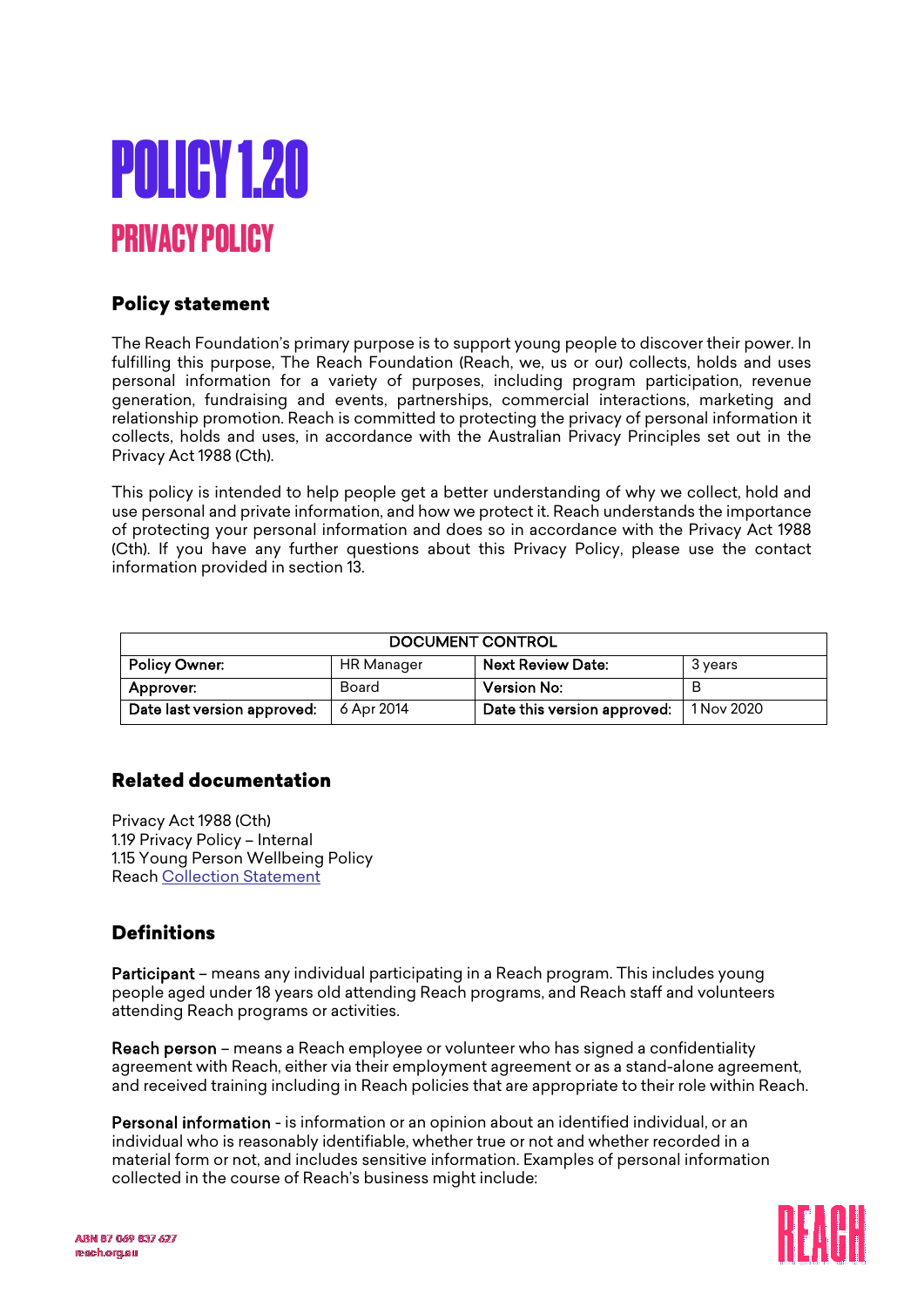- Information about a person's private or family life (eg, name, signature, home address, email address, telephone number, date of birth, next of kin details);
- Information relating to a person's banking or financial details or financial transactions with Reach (eg, bank account details, credit card details, donation details, payment details);
- Information about a person's employment, and working habits (eg, work address and contact details, job title and work practices); Sensitive information (see below for a definition that fits the Reach context);
- Commentary or opinion about a person (see below for a definition that fits the Reach context).

Sensitive information - has the same meaning as in the Privacy Act 1988 (Cth). Sensitive information includes information or opinion about an individual's health, racial or ethnic origin, religious beliefs, sexual orientation or criminal record, provided the information or opinion otherwise meets the definition of personal information. The kind of sensitive information collected in the course of Reach's business might include a participant's:

- Aboriginal or Torres Strait Islander origin status
- Parental/guardian/referring agency details
- Medical details (eg, physical limitations, diagnosed medical conditions, prescribed medication; spiritual belief that may affect medical treatment)
- Wellbeing details (eg, previous mental health concerns, current professional wellbeing assistance being received, hospitalisations for mental health concerns, use of alcohol or recreational drugs).

Commentary or opinion – means commentary or opinion of a Reach professional in relation to a person. The kind of commentary or opinion that may be recorded in the course of Reach's business might include:

- Wellbeing case notes in relation to a participant
- Notes recorded in relation to a Reach crew member's skills and performance
- Contact notes.

Secure storage – means storage in a location with restricted access, requiring a key or password to access it, and which is given only to Reach people who are authorised to do so. Specifically this means:

- for information in hardcopy form storage in a room, filing cabinet or cabinet which requires a key to access it; and
- for information in electronic form storage in a system or file which requires a password to access it.

Reach Medical and Consent form – means the form that must be completed for any participant in a Reach program, including Reach staff and volunteers. The Medical and Consent form collects a range of personal information including contact details, emergency contacts, medical details and wellbeing details, as well as consent to photograph/film/record and opt-out of future communications/marketing.

# 1. Types of personal information

Reach collects, stores and uses personal information which falls into seven categories:

1. Program-related personal and sensitive information. This is typically gathered via the Medical and Consent form, via a program-specific enrolment form for each program the participant is booked in to, and/or via an evaluation form and is completed by the participant or a parent/carer/agency on the participant's behalf (where the participant is under 18 years old). Examples of personal information collected includes contact details such as phone number, email, address, date of birth. Programs may be run for

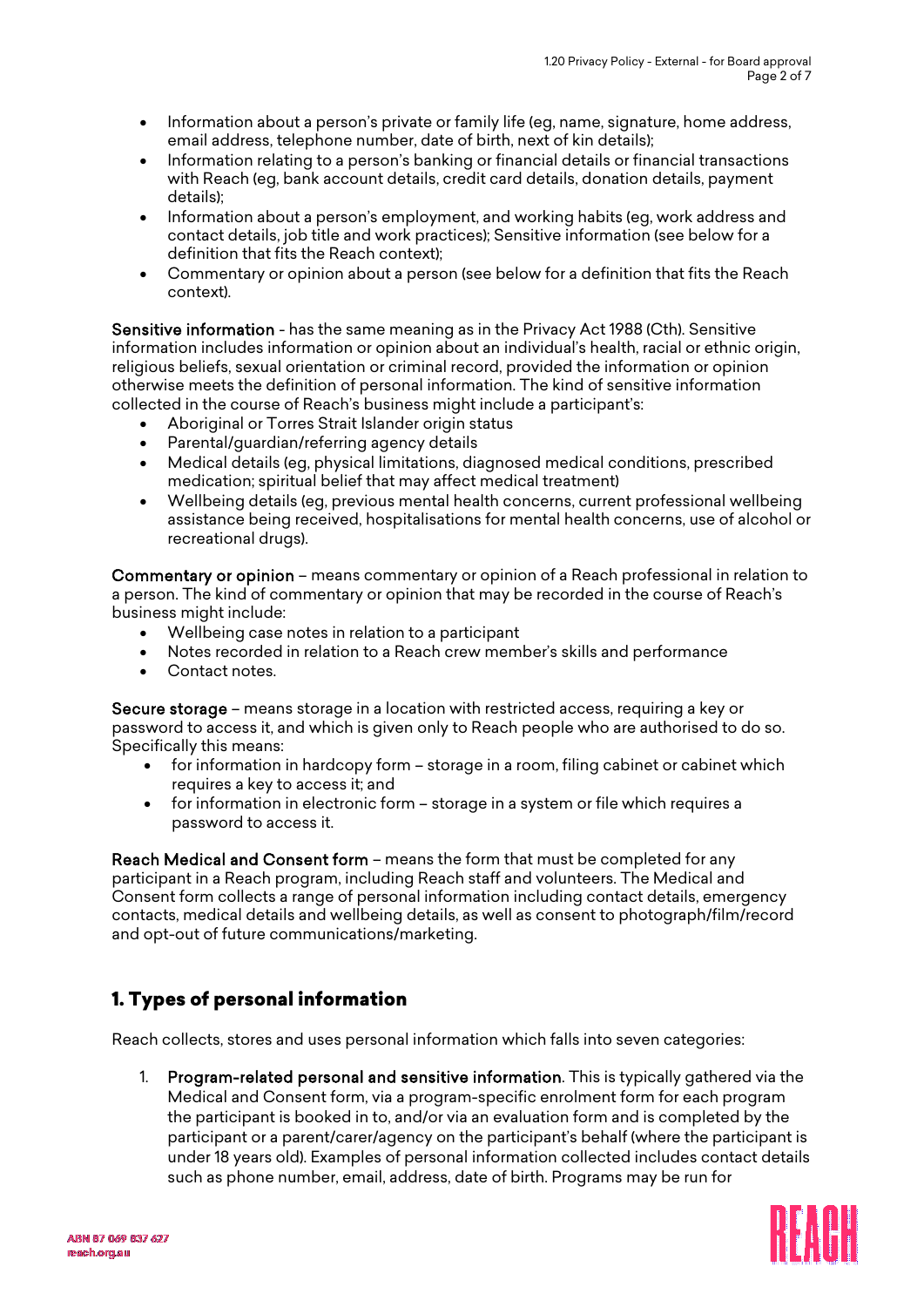participants or for Reach crew, or for Reach staff and volunteers. Participant information is generally stored in a customer relationship management (CRM) database used for program management and/or learning and development purposes, and is managed by the Reach team responsible for the relevant program.

- 2. Development-related and accreditation-related personal information. This is typically gathered via processes run by the Learning and Development team and relates to Reach voluntary and accredited crew members. This information is generally stored in a customer relationship management (CRM) database used for program management and/or learning and development purposes, and is managed by the Reach team responsible for crew development, accreditation and employment.
- 3. Wellbeing-related case notes relating to participants. Given its highly sensitive nature, this information is entered into a highly restricted section of the relevant database, and is only accessible by Reach's Wellbeing professionals, either electronically or in hardcopy form.
- 4. Images and recordings that are produced by Reach including photographs and video. These images and recordings may be of Reach people or participants, and are generally produced for promotional purposes. These images and recordings are typically produced and managed by the Communications and Marketing team, and may be used and distributed by others in Reach for promotional purposes.
- 5. Contact information, financial details and contact history. This information pertains to people's engagement with Reach as benefactors, donors or supporters. The data is stored in a customer relationship management (CRM) database used for business development and fundraising purposes. This enables teams to understand the nature and details of a person's history of engagement with Reach over time. Reach may also gather and use data from marketing material, website access and cookies.
- 6. Personal information relating to actual or potential job vacancies. This information relates to people's contact details, educational and work history, referees and may also include other personal and potentially sensitive information requested or provided as part of the application.
- 7. Personal information relating to potential volunteer opportunities at Reach. This information is entered by individuals on the Reach website and relates to people's contact details, educational and work history, and may also include other personal and potentially sensitive information requested or provided as part of their expression of interest. The information is stored in a third-party system and emailed to Reach's Info mailbox each time someone completes the form.

In relation to personal and sensitive information Reach will:

- Collect information which we need for our primary purpose of delivering youth-led workshops for young people, however we will also collect and use information for ancillary purposes in support of our primary purpose, such as communication, relationship development, marketing and fundraising;
- Inform individuals as to why we collect the information and how we may use the information gathered for both primary and ancillary purposes;
- Use personal information only for our primary purpose, and for an ancillary purpose that supports our primary purpose with the person's consent;
- Store personal and sensitive information securely, protecting it from unauthorised access. This includes not storing such information on hard drives of devices used for work purposes, and password protecting any exported data that is in an electronic file;
- Provide access for individuals to their own information, and the right to review that information upon request and seek its correction if required; and
- Ensure that all Reach people (staff or volunteers) handling personal and sensitive information have had a current police check completed and verified that it is clear of any charges which would make their access to personal and sensitive information inappropriate.

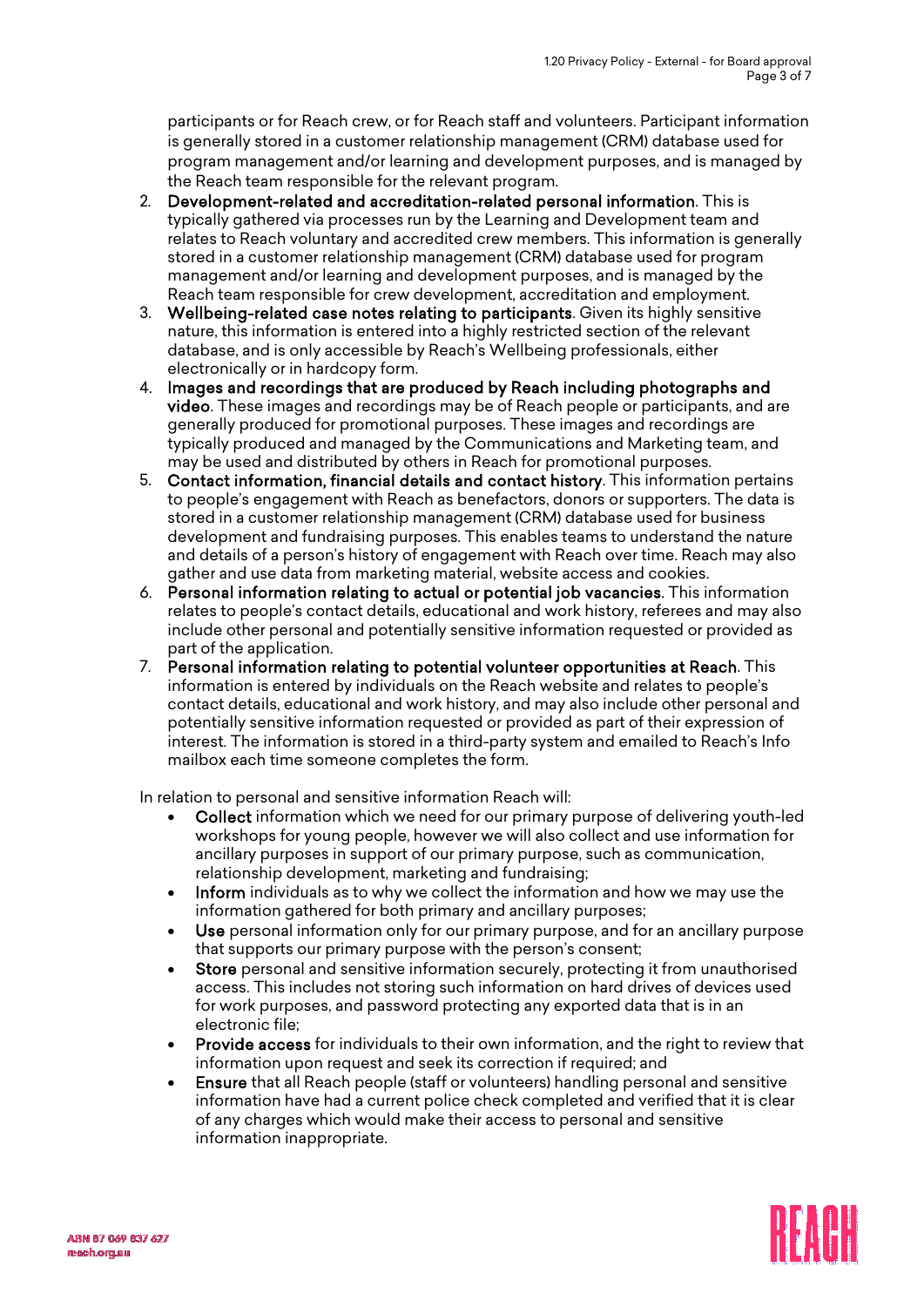## 2. Collection and use of personal information

With respect to personal information, Reach will:

- 1. Only collect information that is necessary for its primary or ancillary purposes in Reach.
- 2. Provide opt out options for personal information collected for the purposes of:
	- Email correspondence or Reach newsletters
		- Notifying job applicants of their application status
- 3. Notify individuals about why we collect the information and how it is used. This is typically done via a Privacy Collection Statement on forms completed by individuals.
- 4. Notify stakeholders that this information is accessible to them.
- 5. Collect personal information from the person themselves wherever possible.
- 6. If collecting personal information from a third party, be able to advise the person whom the information concerns, from whom their personal information has been collected.
- 7. Collect sensitive information only with the person's consent.
- 8. Determine, where unsolicited personal information is received, whether Reach could have collected the personal information in the usual way, which would typically be via the normal method of information gathering for the relevant area in Reach (eg, Medical and Consent form or registration and payment form for program participants, Donation Form for donors, ticket purchase for participants at Reach events).
	- o If it could have been collected in the usual way, Reach will treat the information normally, as though it had been gathered via the normal method for the relevant area in Reach.
	- o If it could not have been collected in the usual way, Reach will destroy the information, and advise the person whose personal information has been destroyed about the receipt and destruction of their information.

## 3. Disclosure of data

Reach is committed to the safety of personal information and therefore the disclosure of data is only permitted under certain circumstances, as listed below. Personal information will only be disclosed:

- 1. When the information is to be used for Reach's primary purpose or for ancillary purposes in support of our primary purpose, such as communication, relationship development, marketing and fundraising.
- 2. In relation to a secondary purpose: where:
	- The ancillary purpose is related to Reach's primary purpose and the individual would reasonably have expected Reach to use it for that purpose; or
	- The person has consented; or
	- Certain other legal reasons exist, or disclosure is required to prevent serious and imminent threat to life, health or safety. Reach people will take responsibility and exercise professional judgement in regard to protecting children and young people or others to whom we have a duty of care, as noted in Reach's Young Person Wellbeing policy, Identifying and Responding to Suspected Harm policy and Working with Children Check policy or any other relevant legislation or Reach policy as may be relevant based on the given situation.
- 3. In relation to personal information which has been collected from a person, only for direct marketing where that person would reasonably expect it to be used for this purpose, and Reach has provided an opt-out, and the opt-out has not been taken up.
- 4. In relation to personal information which has been collected other than from the person themselves, only for direct marketing if the person whose personal information has been collected has consented, and they have not taken up the opt-out.

Reach will:

1. State in any Privacy Collection Statements on forms whether the information may be sent overseas.

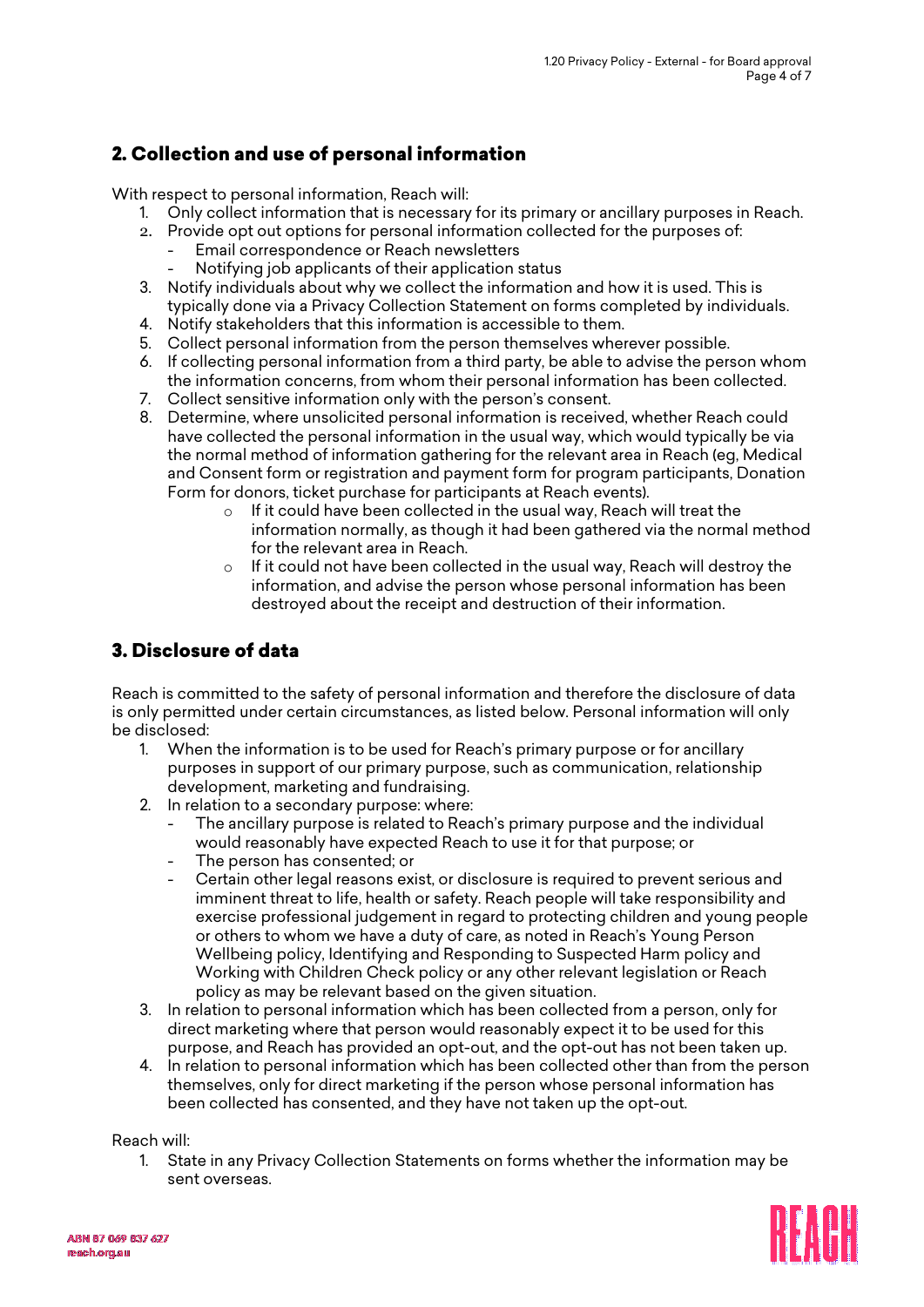2. Require all Reach people (staff or volunteers) who handle personal and sensitive information to complete a criminal history check and verify that is clear of any charges which would make their access to personal and sensitive information inappropriate.

# 4. Storage and retention of personal information

Reach holds personal information in both hardcopy and electronic forms. Hardcopy personal information is kept in locked cabinets with restricted access, while electronic files are saved on restricted access folders and databases with password protection. Sensitive information like wellbeing notes have additional restrictions on access.

Reach Implements and maintains actions to ensure that personal information is protected from misuse and loss, unauthorised access, interference, unauthorised modification or unauthorised disclosure. Key practices by Reach are:

- 1. Before disclosing any personal information to any recipient, including providers of IT services such as servers or cloud services, Reach establishes that they are compliant with Australia's privacy requirements.
- 2. Reach takes reasonable measures to keep data up-to-date, accurate and, as far as is practicable, complete.
- 3. Where we have obligations to the Australian Charities and Not-for-profits Commission (ACNC) and Australian Securities and Investments Commission (ASIC), Reach retains relevant records for at least seven years. This requirement to store relevant records relates to Medical and Consent information, donation information and all other records involving financial transactions and employee records.
- 4. Where records are considered "health records" (wellbeing case notes), Reach retains records consistent with legislative requirements, which is for at least seven years for adults and where the record is for a young person under 18 years of age, until that person is 25 years old.

## 5. Data quality

Reach takes reasonable steps to ensure the information we collect is accurate, complete, up to date, and relevant to the functions we perform.

#### 6. Data security

Reach:

- Only allows a Reach person's access to personal and sensitive information where access to this information is relevant to their role.
- Requires that all Reach people (staff or volunteers) handling personal and sensitive information have completed a police check and verifies that is clear of any charges which would make their access to personal and sensitive information inappropriate.
- Keeps electronic and hardcopy personal and sensitive information in secure storage, such that it can only be accessed by those whose role makes it relevant for them to do so.

## 7. Data breach

In the event of a data breach Reach will aim to respond quickly to understand the nature of the breach and the risks associated with the breach (its breadth and possible impact), and to develop and follow a response plan to assist in containing the breach and ensuring an appropriate response from Reach.

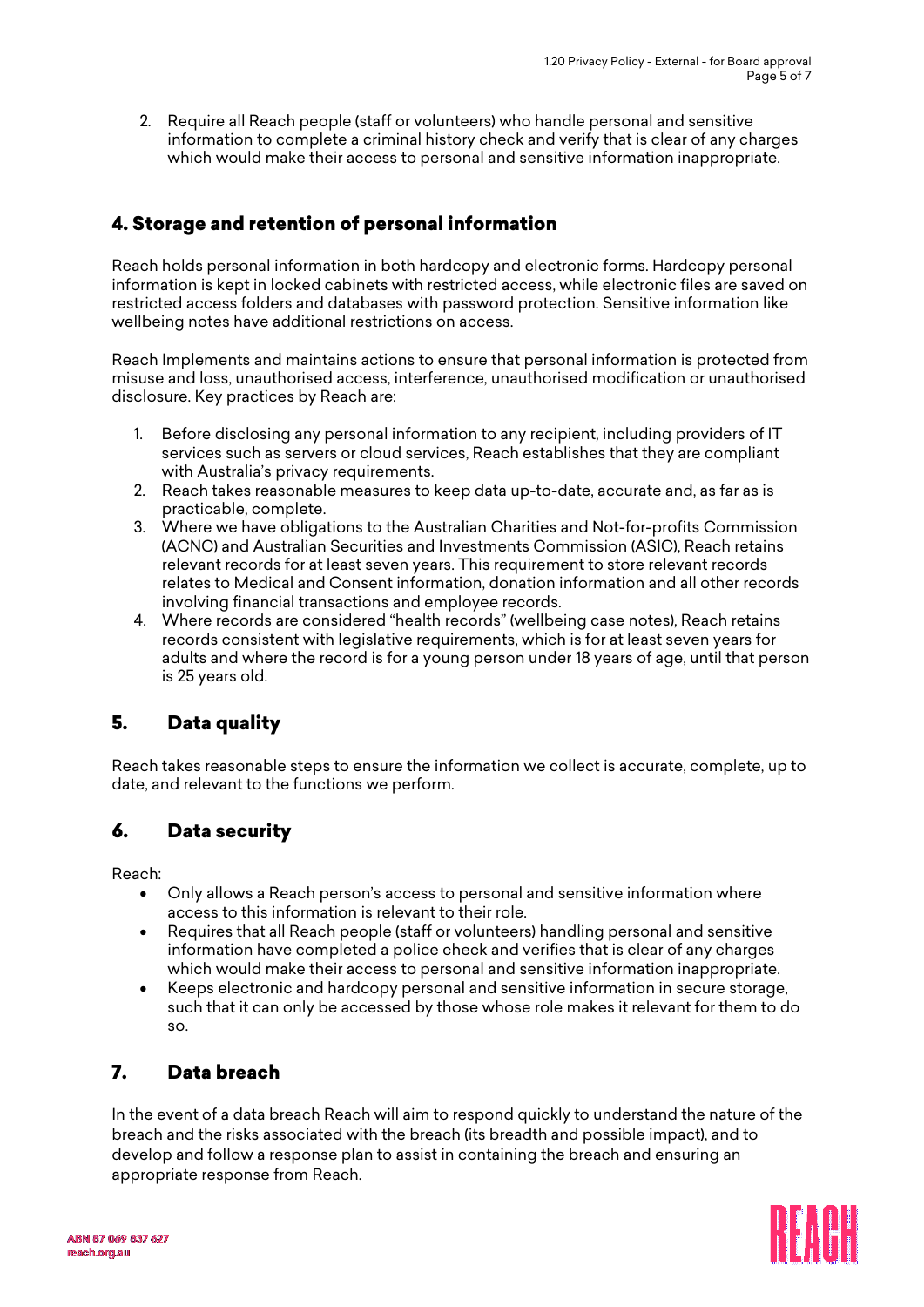Reach will consider the situation on a case-by-case basis and decide actions according to the assessment of risks and responsibilities in their particular circumstances. If there is a real risk of serious harm as a result of a data breach, the affected individuals and the Office of the Australian Information Commissioner should be notified.

# 8. Destruction and de-identification of data

#### Reach will:

- 1. Destroy personal information once it is not needed to be kept for the primary or ancillary purposes for which it was collected. Destruction of personal information will include removing it from decommissioned laptops and other electronic devices. Per this policy, personal and sensitive information is only kept in secure storage, which includes in folders on restricted access server folders. Personal and sensitive information is not stored on a device's hard drive. The Office & Technology Manager is responsible for checking any returned or decommissioned devices for personal information which may be stored on it and deleting any relevant information if required.
- 2. Change information to a pseudonym or treat it anonymously if required by the person whose information Reach holds and will not use any government-related identifiers unless they are reasonably necessary for our functions.

#### 9. Openness

Reach seeks to ensure individuals are aware of Reach's Privacy Policy and its purposes, and makes this information freely available in relevant publications and on Reach's website.

#### 10. Access to and correction of data

When releasing information to individuals Reach will:

- a. Provide all individuals with access to their own personal information except where it is a threat to life or health, or it is authorised by law to refuse;
- b. Verify the identity of the individual before releasing any of their personal information to ensure the information is being released to the correct person;
- c. Take steps to correct it, if a person is able to establish that the personal information is inaccurate, incomplete, misleading or not up-to-date;
- d. Verify the identity of the individual before changing any of their personal information, to ensure the information being corrected relates to the individual requesting the change;
- e. Allow a person to attach a statement to their information if Reach disagrees it is inaccurate, if the storage system being used to hold the information allows for a statement to be attached;
- f. Where for a legal or other reason we are not required to provide a person with access to the information, consider whether a mutually-agreed intermediary would allow sufficient access to meet the needs of both parties;
- g. Make no charge for making a request for personal information, correcting the information or associating a statement regarding accuracy with the personal information.

## 11. Anonymity

Reach allows individuals from whom the personal information is being collected to not identify themselves or use a pseudonym unless it is impracticable to deal with them on this basis.